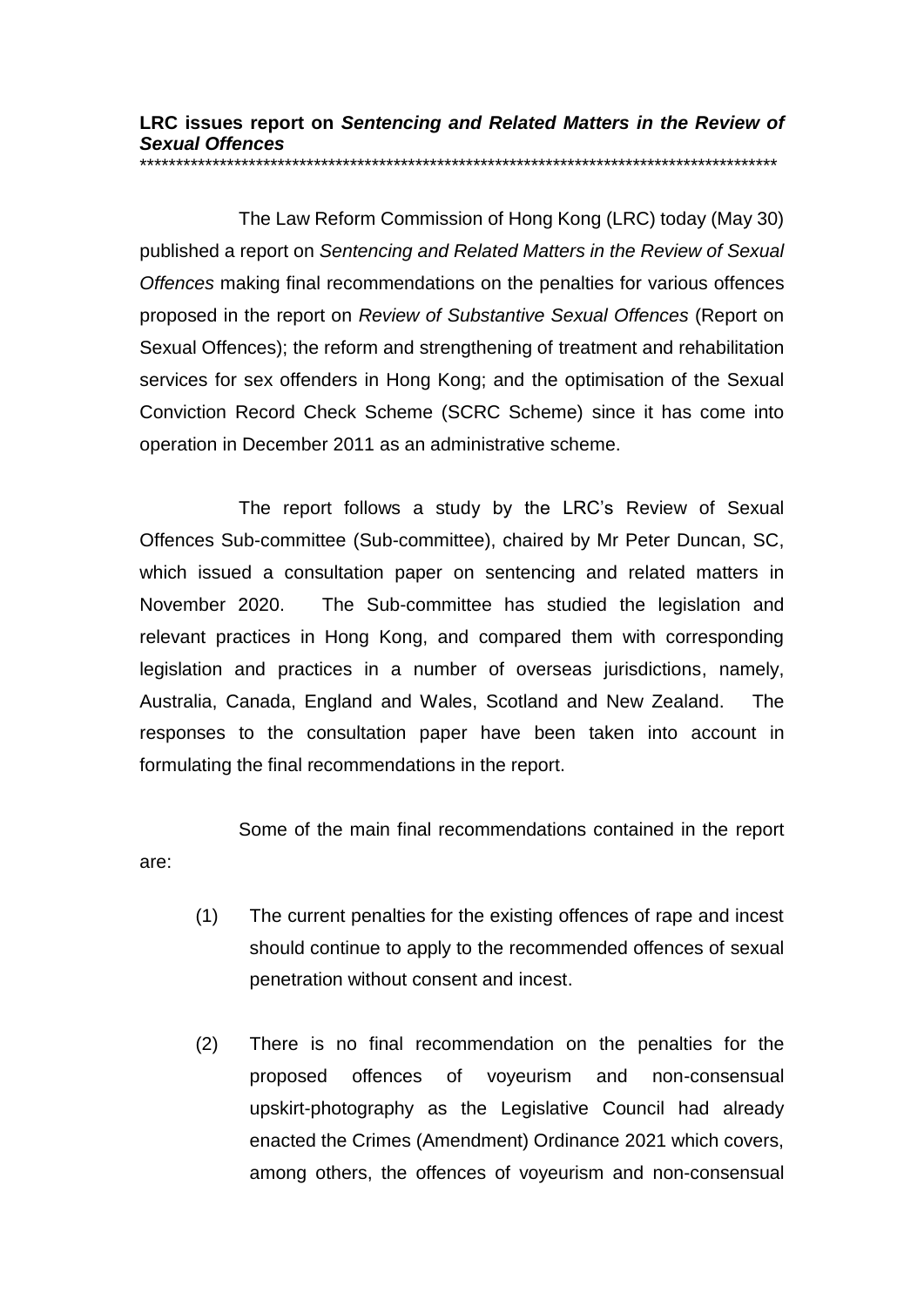photography of intimate parts or private acts, both for the purpose of obtaining sexual gratification and irrespective of the purpose, with a maximum penalty of five years' imprisonment. With regard to the penalties for the remaining new offences proposed in the Report on Sexual Offences, they are to be set by reference to the penalties for the corresponding offences in the respective overseas jurisdictions with suitable adjustments.

- (3) The current specialised treatment and rehabilitation programmes for sex offenders available on a voluntary basis at the Correctional Services Department should be maintained.
- (4) The Government should review and consider the introduction of an incentive scheme for sex offenders in correctional institutions for increasing motivation for treatment and behavioural change.
- (5) The provision of specialised post-release supervision to discharged sex offenders under the existing statutory schemes administered by the Post-Release Supervision Board and the Long-term Prison Sentences Review Board should be maintained.
- (6) The current SCRC Scheme should be optimised by extending it to cover all existing employees, self-employed persons and volunteers, and the Government should extend the SCRC Scheme to its fullest and evaluate the need to make it a mandatory scheme at an appropriate time.
- (7) The SCRC Scheme should not be extended to include "spent" convictions in order to give offenders of relatively minor sexual offences the chance to rehabilitate in accordance with the spirit of the Rehabilitation of Offenders Ordinance (Cap 297).